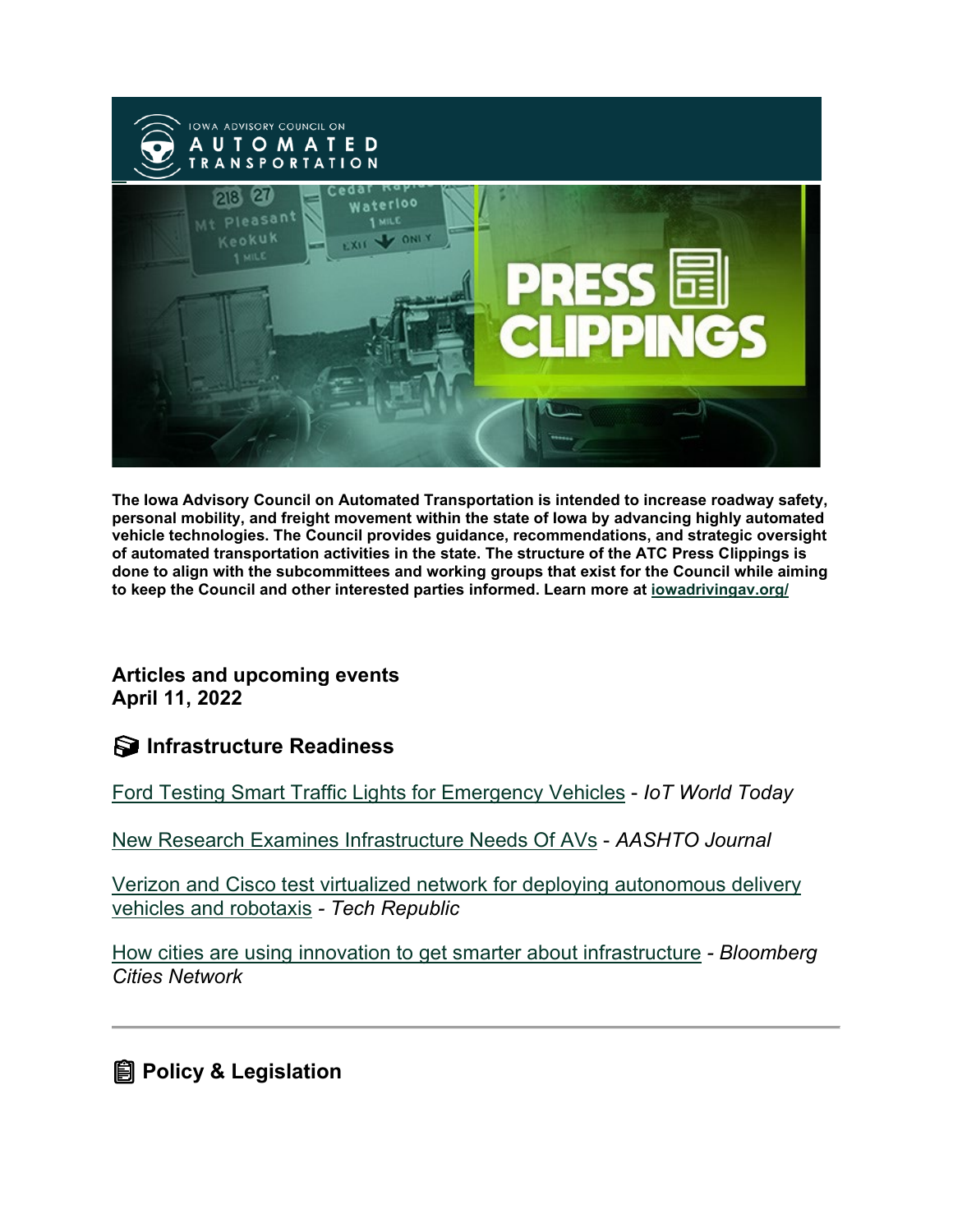[Congressional Transportation Policymakers Push AV Tech Bill](https://www.ttnews.com/articles/congressional-transportation-policymakers-push-av-tech-bill?utm_medium=email&utm_source=govdelivery) - *Transport Topics*

[Autonomous Transit Pilot Project in Texas to Expand Service](https://www.govtech.com/fs/autonomous-transit-pilot-project-in-texas-to-expand-service?utm_medium=email&utm_source=govdelivery) - *Government Technology*

[What Will the Infrastructure Bill Do for the Creation of Smart Cities?](https://www.geoweeknews.com/news/what-will-the-infrastructure-bill-do-for-the-creation-of-smart-cities?utm_medium=email&utm_source=govdelivery) *- Geo Week News*

[Mercedes Will Be Legally Responsible While Drive Pilot System Is Engaged](https://cleantechnica.com/2022/03/23/mercedes-will-be-legally-responsible-while-drive-pilot-system-is-engaged/?utm_medium=email&utm_source=govdelivery) *- Clean Technica*

### **Example 2** Economic Development

[At White House, Biden Touts Trucking's Workforce Program](https://www.ttnews.com/articles/white-house-biden-touts-truckings-workforce-program?utm_medium=email&utm_source=govdelivery) - *Transport Topics*

[FedEx CEO says the company will make 'an enormous effort' toward AV trucks](https://www.cnbc.com/2022/03/29/fedex-ceo-says-the-company-will-make-an-enormous-effort-towards-av-trucks-in-june.html?utm_medium=email&utm_source=govdelivery)  [in June](https://www.cnbc.com/2022/03/29/fedex-ceo-says-the-company-will-make-an-enormous-effort-towards-av-trucks-in-june.html?utm_medium=email&utm_source=govdelivery) - *CNBC*

[Aurora Upgrades Autonomous Driving System](https://www.ttnews.com/articles/aurora-upgrades-autonomous-driving-system?utm_medium=email&utm_source=govdelivery) *- Transport Topics*

[Russia's Yandex lays off two dozen US-based workers from its robot and self](https://www.theverge.com/2022/3/29/23000184/yandex-layoff-michigan-autonomous-vehicle-robot-delivery?utm_medium=email&utm_source=govdelivery)[driving teams](https://www.theverge.com/2022/3/29/23000184/yandex-layoff-michigan-autonomous-vehicle-robot-delivery?utm_medium=email&utm_source=govdelivery) *- The Verge*

## **Public Safety & Enforcement**

[Waymo says fully driverless rides are coming to San Francisco](https://www.theverge.com/2022/3/30/23002082/waymo-driverless-san-francisco-downtown-phoenix?utm_medium=email&utm_source=govdelivery) - *The Verge*

[US investigating autonomous vehicle company's crash report](https://abcnews.go.com/Technology/wireStory/us-investigating-autonomous-vehicle-companys-crash-report-83722211?utm_medium=email&utm_source=govdelivery) - *ABC News*

[5G and 6G networks to give first responders and smart city projects a boost,](https://gcn.com/emerging-tech/2022/03/5g-and-6g-networks-give-first-responders-and-smart-city-projects-boost-researchers-say/363662/?utm_medium=email&utm_source=govdelivery)  [researchers say](https://gcn.com/emerging-tech/2022/03/5g-and-6g-networks-give-first-responders-and-smart-city-projects-boost-researchers-say/363662/?utm_medium=email&utm_source=govdelivery) *- GCN*

[Technology, Automation Can Make Roadways Safer for All Users](https://www.govtech.com/fs/technology-automation-can-make-roadways-safer-for-all-users?utm_medium=email&utm_source=govdelivery) *- Government Technology*

[For Autonomous Vehicles, Safety and Trust Remain Major Obstacles](https://morningconsult.com/2022/04/06/autonomous-vehicles-safety-and-trust/?utm_medium=email&utm_source=govdelivery) *- Morning Consult*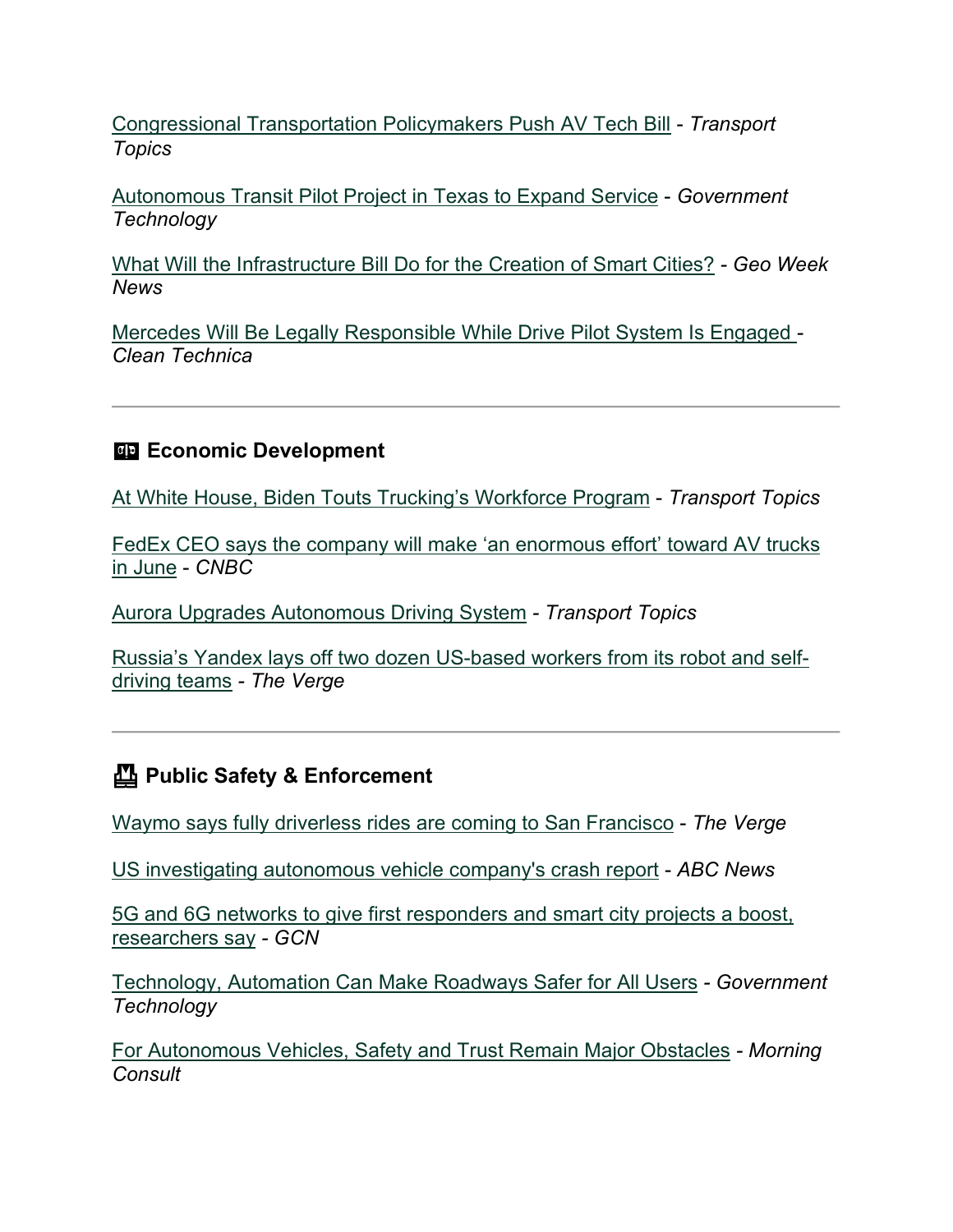[Pedestrian Deaths Were Up 17% in the First Half of 2021](https://www.route-fifty.com/infrastructure/2022/04/pedestrian-deaths-17-first-half-2021/364166/?utm_medium=email&utm_source=govdelivery) *- Route Fifty*

## **Research, Development, Testing & Evaluation**

[Virginia Tech Transportation Institute researching ways to bring self-driving cars](https://www.wsls.com/news/local/2022/03/31/virginia-tech-transportation-institute-researching-ways-to-bring-self-driving-cars-to-you/?utm_medium=email&utm_source=govdelivery)  [to you](https://www.wsls.com/news/local/2022/03/31/virginia-tech-transportation-institute-researching-ways-to-bring-self-driving-cars-to-you/?utm_medium=email&utm_source=govdelivery) - *WSLS*

[Stellantis tests 5G for pedestrian, driver safety notifications](https://www.detroitnews.com/story/business/autos/chrysler/2022/04/04/stellantis-tests-5-g-pedestrian-driver-safety-notifications/7268627001/?utm_medium=email&utm_source=govdelivery) - *The Detroit News*

[How Cities Are Using Digital Twins Like a SimCity for Policymakers](https://www.bloomberg.com/news/features/2022-04-05/digital-twins-mark-cities-first-foray-into-the-metaverse?utm_medium=email&utm_source=govdelivery) *- Bloomberg CityLab*

[Toyota joins Tesla in developing self-driving tech with low-cost cameras](https://www.reuters.com/article/toyota-wovenplanet/toyota-joins-tesla-in-developing-self-driving-tech-with-low-cost-cameras-idUSL3N2W000J?utm_medium=email&utm_source=govdelivery) *- Reuters*

# **E** Upcoming Events

[ADS for Rural America Webinar #1: Focus on Safety – Safety Management Plan](https://uiowa.zoom.us/webinar/register/WN_nBZKVUh6R6K3leouGrLVCg?utm_medium=email&utm_source=govdelivery)  [and Lessons Learned \(Virtual\)](https://uiowa.zoom.us/webinar/register/WN_nBZKVUh6R6K3leouGrLVCg?utm_medium=email&utm_source=govdelivery) *National Advanced Driving Simulator (NADS)* April 21, 2022 10 - 11 am

### **Presenters:**

Omar Ahmad - Deputy Director, NADS Cher Carney - Senior Research Associate, NADS Cheryl Roe - Research Logistics, NADS

[What Could AVs Mean for New Career Pathways? \(Virtual\)](https://pavecampaign.org/event/pave-virtual-panel-new-career-pathways/?utm_medium=email&utm_source=govdelivery) *Partners for Automated Vehicle Education (PAVE)* April 20, 2022 1 - 1:30 pm

#### **Presenters:**

Sam Anthony, Ph.D - CTO & Co-Founder, Perceptive Automata Dr. Nick Goodnight - Associate Professor of Diesel and Construction Technology, Ivy Tech Community College – Fort Wayne